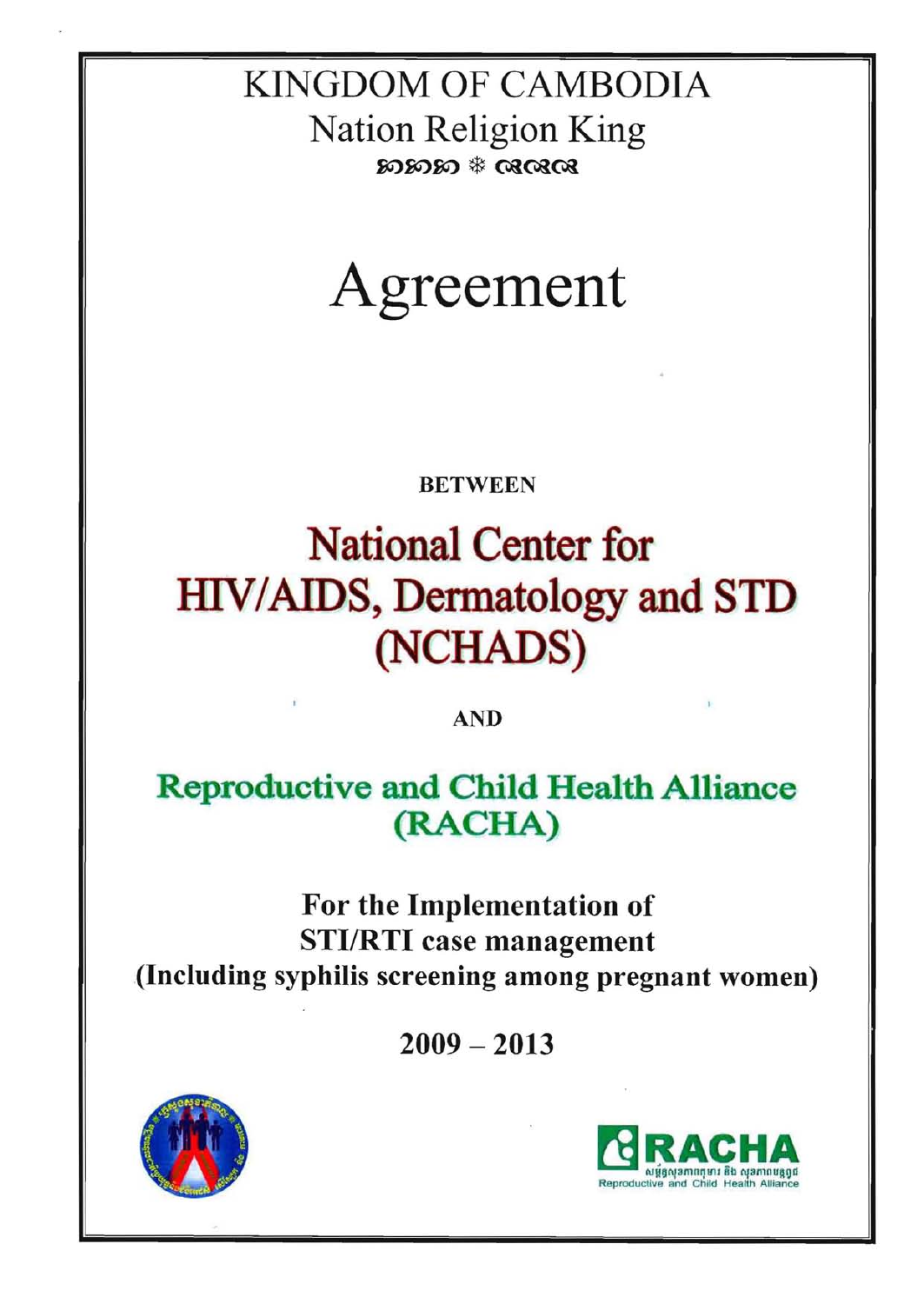#### INTRODUCTION

The National Center for HIV/AIDS, Dermatology and STIs (NCHADS) of Ministry of Health (MOH) Cambodia, Provincial Health Departments (PHD) and Reproductive and Child Health agree that close collaboration and coordination between government and strengthen the quality, increase usage of sexually transmitted and reproductive tract infections  $(STI/RTI)$  services at health centers  $(HC)$  level and syphilis screening among antenatal care  $(ANC)$ clients.

RACHA is a Cambodian NGO, officially recognized by the Ministry of Interior in February 2003. RACHA received funds from the American people through USAID to support the implementation of STI/RTI case management and syphilis screening among pregnant women within the framework of the Strategic Plans for HIV/AIDS and STI Prevention and Care of the MOH, 2006-2010. RACHA will jointly supports and collaborate with NCHADS, PHDs, Provincial AIDS office (PAO) and Operational Districts (ODs) to strengthen STI/RTI services and syphilis screening integrated in selected HCs (with laboratory) of all ODs in Siem Reap, Pursat, Banteay Meanchey, Prey Veng, and Koh Kong province upon the agreement between NCHADS and RACHA during the period from 2009 to 2013.

During the year 2009-2013, RACHA will continue to collaborate with NCHADS/PHDs/PAOs/ODs to strengthen linkage between sexual and reproductive health (SRH) and the voluntary confidentiality counseling testing (VCCT) services in the supported HCs. RACHA will ensure that all activities and budget supported by its donors are included in the annual work plan of ODs, PAOs, PHDs and NCHADS Annual Operational Comprehensive Plans (AOCP).

Objectives, activities and locations included in this joint collaboration for the period 2009-2013 are listed below:

#### 1. OBJECTIVES

- To increase the accessibility of house wives and their partners and other high risk groups at rural areas (migrant couples) to receive STI/RTI prevention, care and treatment services syphilis screening among pregnant women.
- " To improve the capacity of health care providers (HCPs) in providing high quality of counseling, diagnosis making and treatment of STI/RTI case management based on syndromic approach and syphilis screening using the lab test.
- " To increase knowledge about HIV/AIDS/ STD prevention among general population and high risk groups at rural areas (migrant couples) and enable them to reduce high risk behaviors.

#### 2. LOCATIONS and AREAS of SUPPORTS:

Under this agreement, RACHA is committed to support STI/RTI case management in 3 selected HCs per OD (existing selected HCs approved by NCHADS and 35 HCs/RH as syphilis screening sites in 19 targeted ODs of 5 provinces and possible expansions of supporting services will be upon to the agreement with NCHADS/PHDs and RACHA. The names of provinces and locations of each HC are listed as following:

#### A. STI/RTI case management at health center (Total 51 HC)

- 1. Siem Reap province (4 ODs):
	- o Siem Reap, Kralanh and Angkorchum OD (functioning)
	- o Sonikum OD will be supported in this period.
- 2. Banteay Meanchey province (4 ODs):
	- $\circ$  O Chrov and Preah NetPreah OD (functioning)
	- o Thmar Pourk and Mongkul Borey 00 will be supported in this period.
- 3. Koh Kong province
	- o Smach Mean Chey and Sre Ambel OD will be supported in this 5 years period

 $\hat{\mathbf{1}}$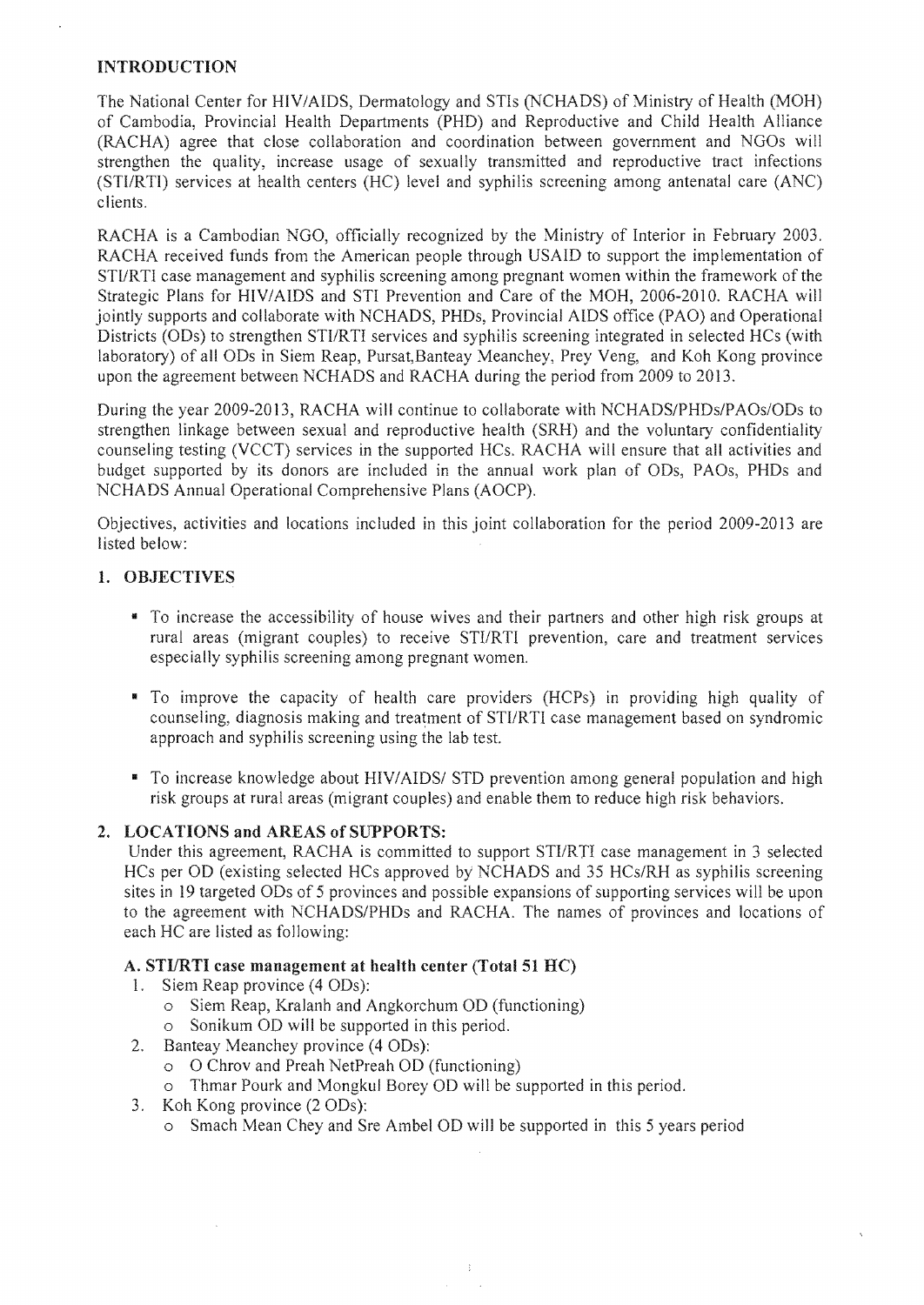- 4. Prey Veng province (7 ODs):
	- o All ODs will be supported in this 5 years period.

#### B. Syphilis Screening among ANC women (35 sties)

- I. Siem Reap province:
	- o Siem Reap 00: 4 HCs are functioning (Kantraing, Banteay Srey, Mundule I and Siem Reap)
	- o Angkor chum 00: 1 HC are functioning (Pourk)
	- o Kralanh 00: 1 HC, Kampong Thkov.is functioning and expand to 1 more HC
	- o Sonikum 00: 2 HCs more will be supported in this period.
- 2. Pursat province:
	- o Sampov Meas 00: 4 HCs are functioning (Kandieng, Krakor, Kravanh and Peal Nhek) and 1 more HC will be supported in this period.
	- o Bakan 00: 1 HC, Boeung khna is functioning and 1 more HC will be supported in this period.
- 3. Banteay MeanChey province:
	- o 0 Chrov 00: 2 HCs will be supported in this period.
	- o Preah NetPreah 00: 2 HCs will be supported in this period.
	- o Mongkul Borey 00: 2 HCs will be supported in this period.
	- o Thmar Pourk 00: 1 HC will be supported in this period
- 4. Koh Kong province:
	- o Smach Meanchey 00: 2 HCs will be supported in this period.
	- <sup>o</sup> Sre Ambel 00: 2 HCs will be supported in this period.
- 5. Prey Veng province:
	- <sup>o</sup> 2 HCs will be support in Neak Loeung 00
	- <sup>o</sup> <sup>1</sup>HC per 00 will be supported in other <sup>6</sup>ODs in this period.

#### 3. RESPONSIBILITY:

#### Responsibility of RACHA:

RACHA will:

- a. Support all related trainings (initial and refresher trainings) to the counselors and laboratory technicians for syphilis screening among ANC women and support refresher trainings on STIIRTI syndromic case management to health care providers and OO/HIV/STI supervisors in the supported sites. The support includes per diem, transportation, accommodation for participants and trainers/facilitators.
- b. Support Equipping at the service delivery such as furniture's, office supplies, Lab material and other material as necessary for implement syphilis screening for pregnant woman.
- c. Support the quarterly and/or semi-annually monitoring/supervision/meeting from OD/ HIV/ STI coordinators, PAO and NCHAOS and/or NIPH (for syphilis testing quality assurance).
- d. Support syphilis testing kits to the supported sites in the period when NCHADS could not supply.

Promote the understanding and utilization of this service through outreach activity: Comedy for health performance, Community Based Services though village health support groups (VHSGs) and Village shop Sellers and Couple/gender relationship strengthen program (targeted to Migrant Couples).

Join coordination meetings or planning workshops with the NCHAOS, Provincial AIDS Office and 00 and the work plan will integrate in its respective Annual Operational Comprehensive Plan(AOPC).